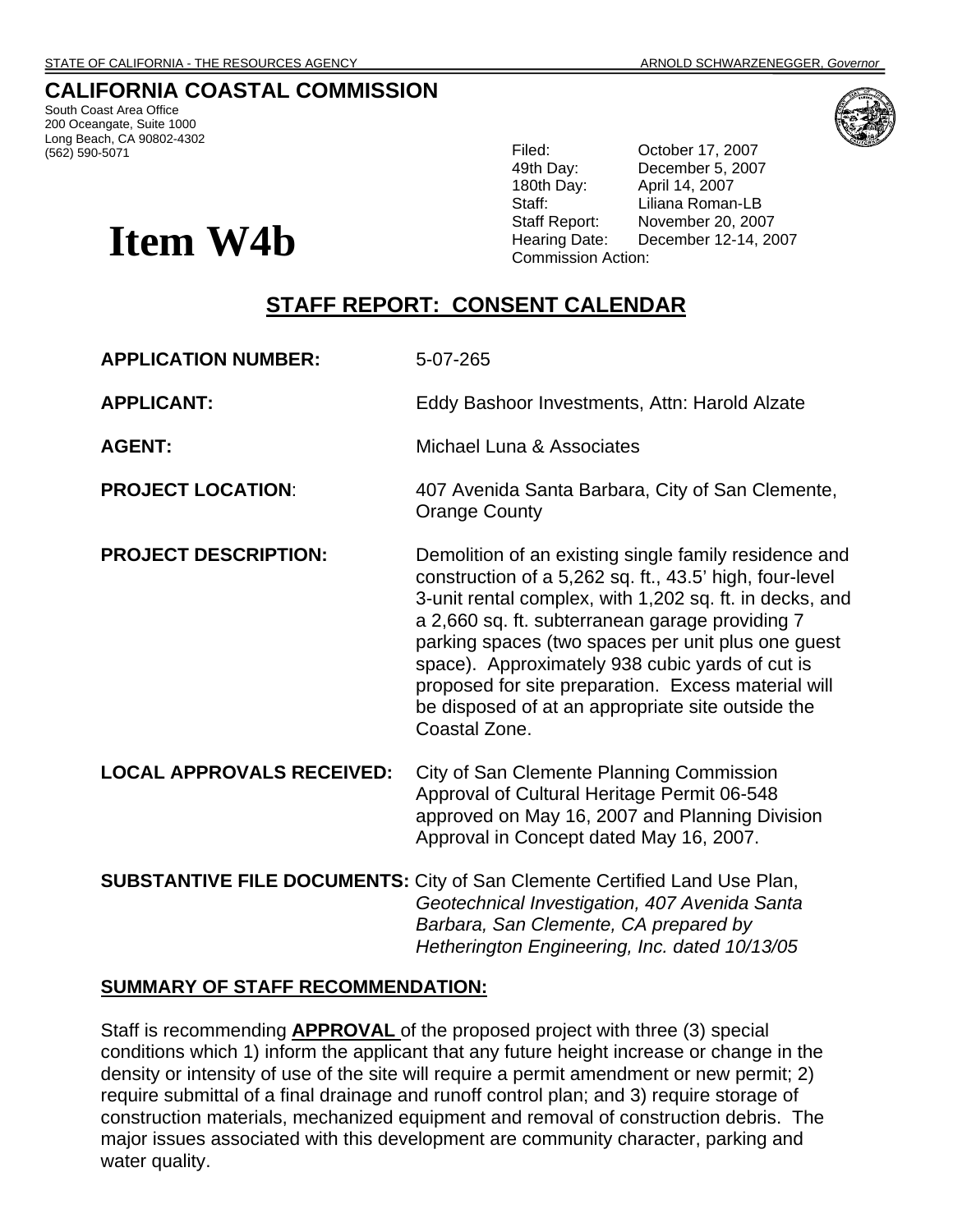### *5-07-265 (Bashoor) Staff Report–Consent Calendar Page 2 of 14*

## **LIST OF EXHIBITS:**

- 1. Location Map
- 2. Assessor's Parcel Map
- 3. Project Plans

## **STAFF RECOMMENDATION:**

Staff recommends that the Commission **APPROVE** the permit application with special conditions.

### **MOTION:**

*I move that the Commission approve the coastal development permit applications included on the consent calendar in accordance with the staff recommendations.*

Staff recommends a **YES** vote. Passage of this motion will result in approval of all the permits included on the consent calendar. The motion passes only by affirmative vote of a majority of the Commissioners present.

## **RESOLUTION:**

## **I. APPROVAL WITH CONDITIONS:**

The Commission hereby **APPROVES** a coastal development permit for the proposed development and adopts the findings set forth below on grounds that the development as conditioned will be in conformity with the policies of Chapter 3 of the Coastal Act and will not prejudice the ability of the local government having jurisdiction over the area to prepare a Local Coastal Program conforming to the provisions of Chapter 3. Approval of the permit complies with the California Environmental Quality Act because either 1) feasible mitigation measures and/or alternatives have been incorporated to substantially lessen any significant adverse effects of the development on the environment, or 2) there are no further feasible mitigation measures or alternatives that would substantially lessen any significant adverse impacts of the development on the environment.

## **II. STANDARD CONDITIONS:**

1. Notice of Receipt and Acknowledgment. The permit is not valid and development shall not commence until a copy of the permit, signed by the permittee or authorized agent, acknowledging receipt of the permit and acceptance of the terms and conditions, is returned to the Commission office.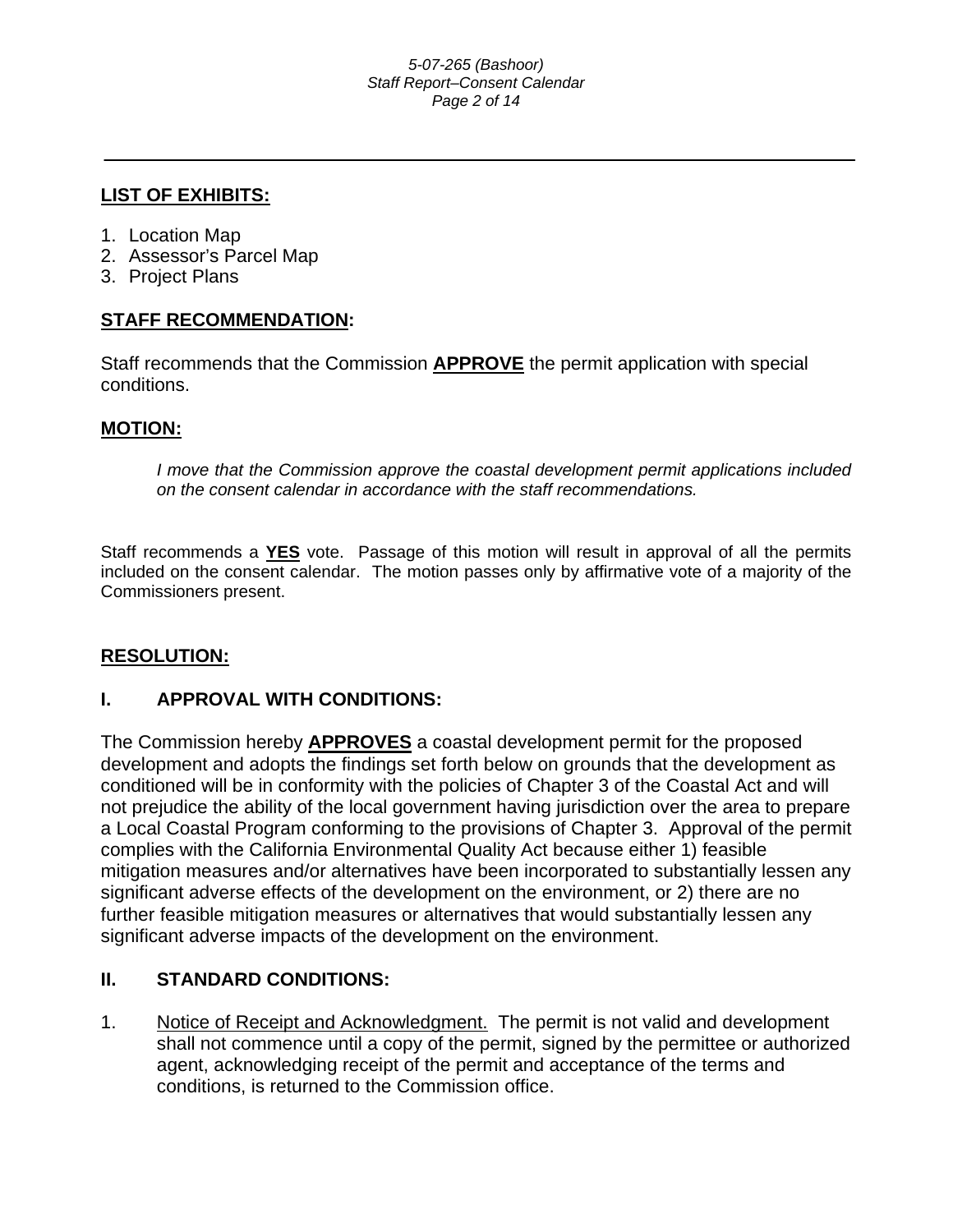- 2. Expiration. If development has not commenced, the permit will expire two years from the date this permit is reported to the Commission. Development shall be pursued in a diligent manner and completed in a reasonable period of time. Application for extension of the permit must be made prior to the expiration date.
- 3. Interpretation. Any questions of intent or interpretation of any condition will be resolved by the Executive Director or the Commission.
- 4. Assignment. The permit may be assigned to any qualified person, provided assignee files with the Commission an affidavit accepting all terms and conditions of the permit.
- 5. Terms and Conditions Run with the Land. These terms and conditions shall be perpetual, and it is the intention of the Commission and the permittee to bind all future owners and possessors of the subject property to the terms and conditions.

## **III. SPECIAL CONDITIONS:**

## **1. Future Development**

This permit is only for the development described in Coastal Development Permit No. 5-07-265. Pursuant to Title 14 California Code of Regulations Section 13253(b)(6), the exemptions otherwise provided in Public Resources Code Section 30610(b) shall not apply to this development governed by Coastal Development Permit No. 5-07-265. Accordingly, any future improvements to the structure authorized by this permit, including but not limited to changes to the overall height of the structure, divisions of land, conversion to condominiums, and repair and maintenance activities identified as requiring a permit in Public Resources Section 30610(d) and Title 14 California Code of Regulations Sections 13252(a)-(b), shall require an amendment to Permit No. 5-07-265 from the Commission or shall require an additional coastal development permit from the Commission.

## **2. Drainage and Run-Off Control Plan**

- A. **PRIOR TO ISSUANCE OF THE COASTAL DEVELOPMENT PERMIT**, the applicant shall submit, in a form and content acceptable to the Executive Director, two (2) sets of a final grading and drainage plan prepared by an appropriately licensed professional that has been reviewed and approved by the City of San Clemente. The plan shall incorporate the following criteria:
	- 1. Runoff from all roofs, patios, driveways and other impervious surfaces and slopes on the site shall be directed to dry wells or vegetated/landscaped areas to the maximum extent practicable within the constraints of City requirements. Vegetated landscaped areas shall only consist of native plants or non-native, non-invasive, drought tolerant plants;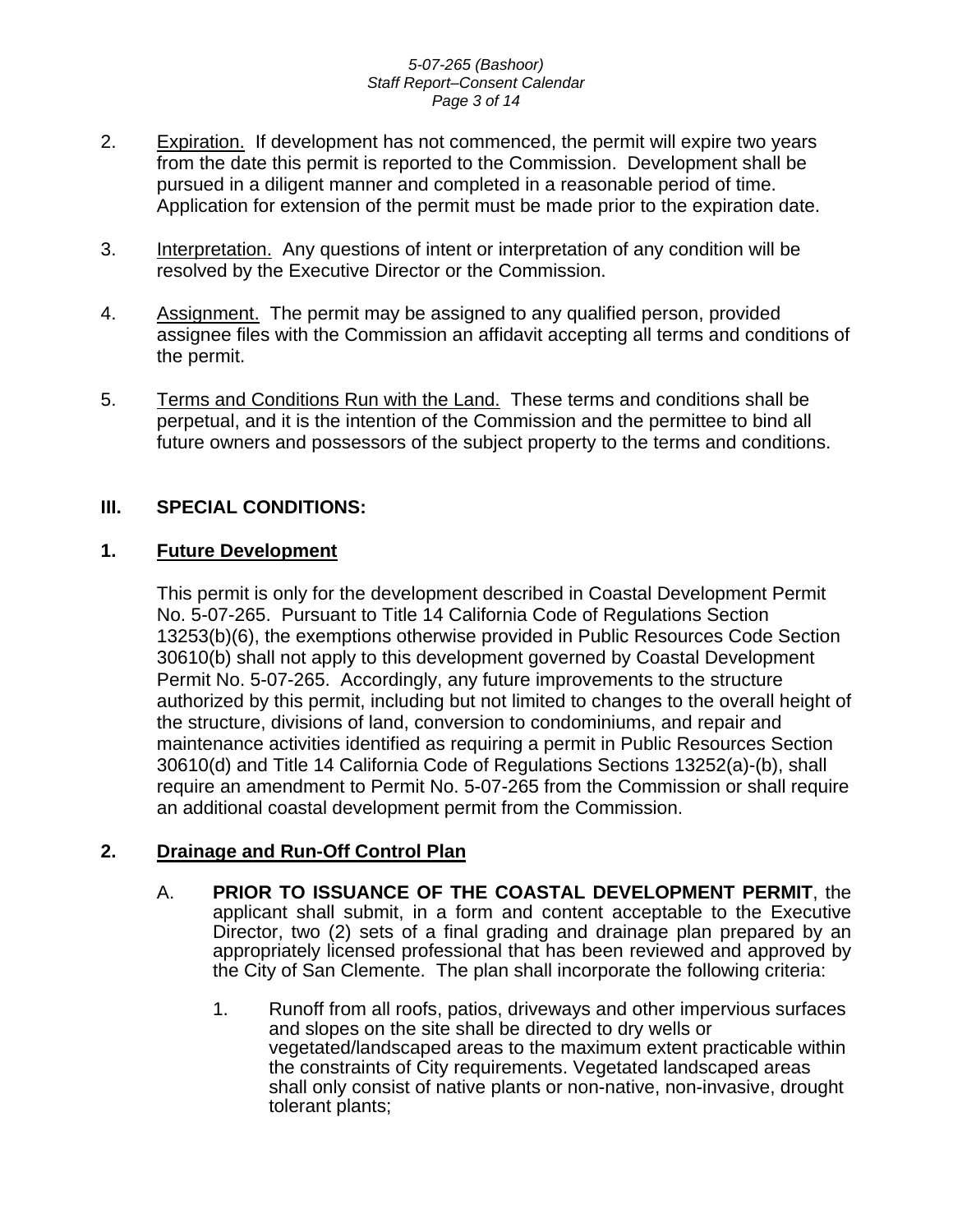- 2. Where City code prohibits on-site infiltration, runoff shall be collected and discharged via pipe or other non-erosive conveyance to the frontage street to the maximum extent practicable;
- 3. The functionality of the approved drainage and runoff control plan shall be maintained throughout the life of the development.
- B. The permittee shall undertake development in accordance with the approved final plan. Any proposed changes to the approved final plan shall be reported to the Executive Director. No changes to the approved final plan shall occur without a Commission amendment to this coastal development permit unless the Executive Director determines that no amendment is required.

## **3. Storage of Construction Materials, Mechanized Equipment and Removal of Construction Debris**

The permittee shall comply with the following construction-related requirements:

- (a) No construction materials, debris, or waste shall be placed or stored where it may enter the storm drain system leading to the Pacific Ocean;
- (b) Any and all debris resulting from construction activities shall be removed from the project site within 24 hours of completion of the project;
- (c) Erosion control/sedimentation Best Management Practices (BMP's) shall be used to control sedimentation impacts to coastal waters during construction. BMPs shall include, but are not limited to: placement of sand bags around drainage inlets to prevent runoff/sediment transport into the storm drain system and a pre-construction meeting to review procedural and BMP guidelines;
- (d) Construction debris and sediment shall be removed from construction areas each day that construction occurs to prevent the accumulation of sediment and other debris which may be discharged into coastal waters. Debris shall be disposed of outside the coastal zone, as proposed by the applicant.

## **IV. FINDINGS AND DECLARATIONS:**

The Commission hereby finds and declares:

## **A. PROJECT LOCATION AND DESCRIPTION**

The subject site is a steeply sloping lot at 407Avenida Santa Barbara in the City of San Clemente, Orange County (Exhibits 1 & 2) immediately inland of the City's Pier Bowl District. The site is designated Residential High in the City's General Plan and certified Land Use Plan (LUP). The site is located approximately  $\frac{1}{2}$  mile from the beach. The nearest coastal access is available via pedestrian walkways at the San Clemente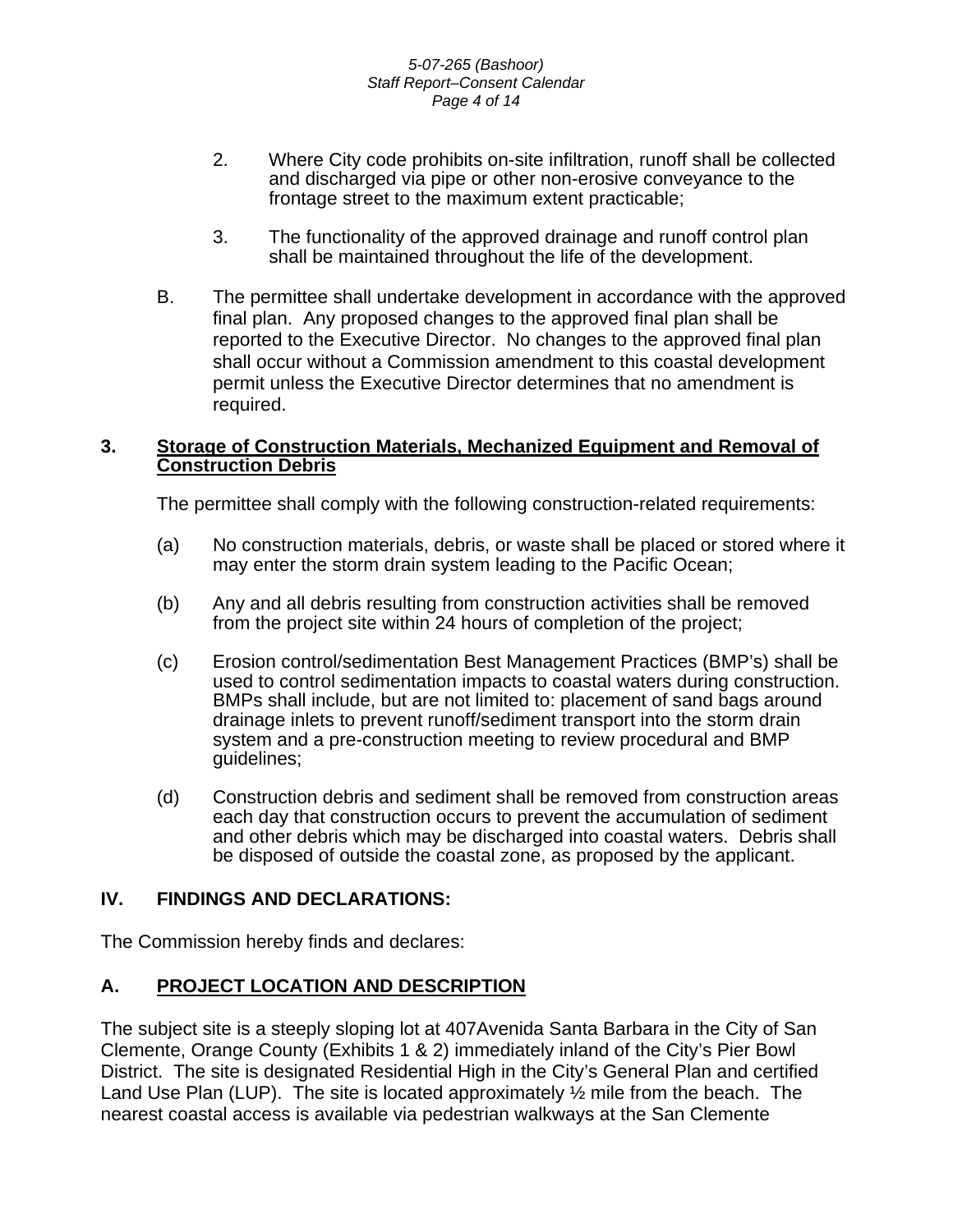### *5-07-265 (Bashoor) Staff Report–Consent Calendar Page 5 of 14*

Municipal Pier. Surrounding development consists of single-family and multi-family residential development. The subject site abuts three locally designated historic structures. The height and story levels of surrounding development vary greatly.

The applicant is proposing to demolish an existing single-story single-family residence and construct a 5,262 square foot, 43.5' high, four-level over basement garage three-unit rental complex (Exhibit 3). Approximately 938 cubic yards of cut is proposed for site preparation. Excess material will be disposed of at an appropriate site outside the Coastal Zone. Proposed landscaping consists of drought tolerant non-invasive plants such as arbutus marina, agaves, red yucca, rosemary and ceanothus. Landscaped areas will be temporarily irrigated by low flow spray or drip systems until plants are fully established.

The proposed project is considered infill development within a neighborhood with a variety of densities and building heights. There is a 45' maximum height limit in the subject area. The proposed three-unit rental complex will reach a maximum height of 43'5". Design features have been incorporated to reduce impacts on adjacent historic structures. For example, the upper floors are designed to step back and the majority of building mass exists on a portion of the site located away from and below the abutting historic properties. As such, the project is consistent with the character and scale of the surrounding area as currently proposed. Future modifications and/or additions to the structures must also respect the pattern of development in the surrounding area and avoid adverse impacts to nearby historic structures. No coastal public views will be affected by the proposed project.

Additionally, while the proposed development is not mandated by the City to be affordable to low and moderate income persons, it would provide less expensive housing than most other comparably sized and located residences in the City. Future development of the project site including condominium conversion potentially may result in a development that is not consistent with the Coastal Act. To assure that future development is reviewed for consistency with the applicable policies of the Coastal Act, the Commission imposes **Special Condition #1** requiring that all proposals for future improvements return to the Commission for review.

The proposed project provides parking that meets the City's parking requirement of seven (7) off-street spaces (6 spaces to serve the 3 residential units and 1 guest space). Within San Clemente's Coastal Zone, the Commission typically applies the City's parking standards.

**Special Conditions #2** requires the applicant submit drainage plans prior to the issuance of the permit to address potential water quality impacts and in compliance with the site drainage recommendations of the geotechnical investigation prepared by Hetherington Engineering, Inc. dated October 13, 2005.

## **B. DEVELOPMENT**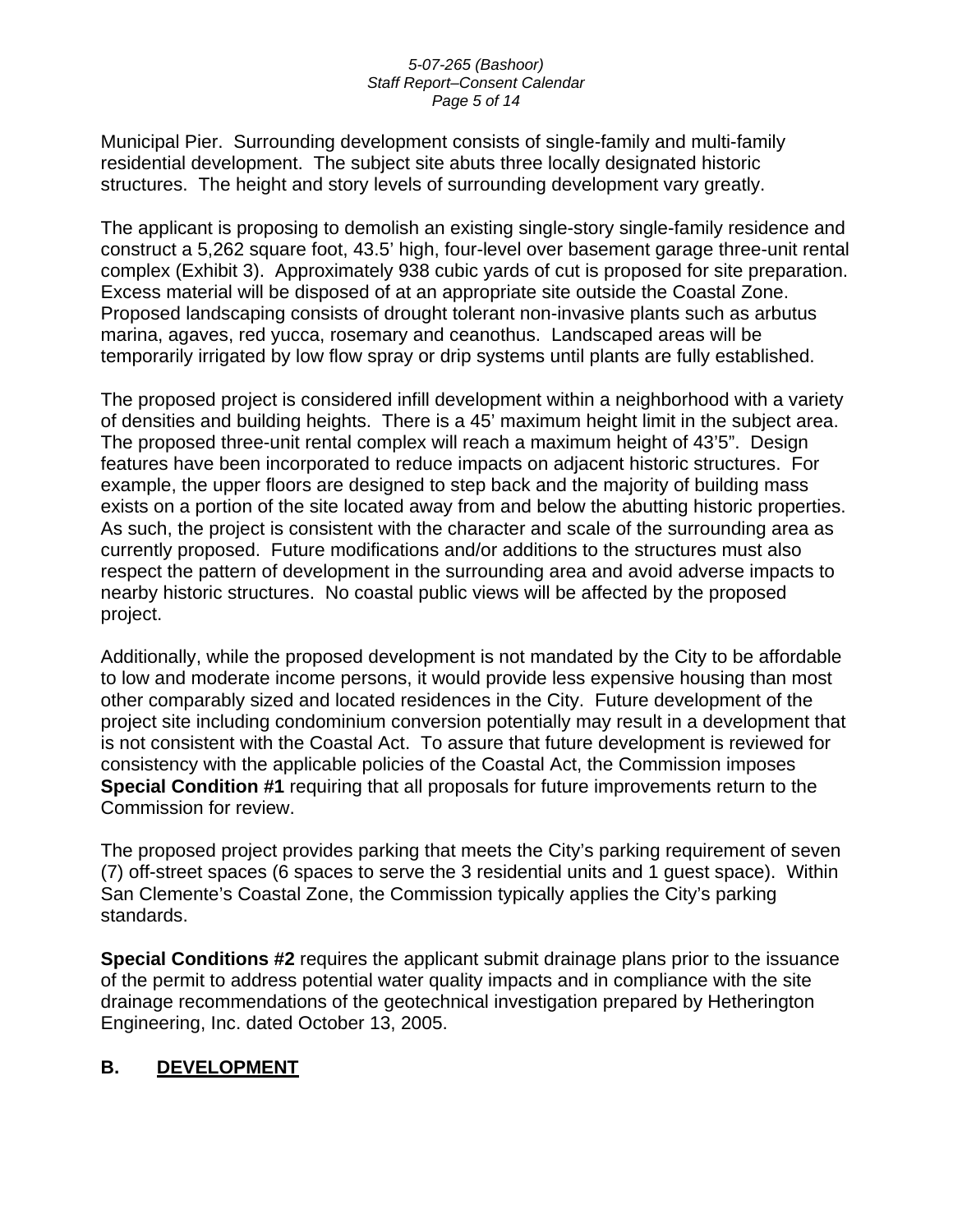### *5-07-265 (Bashoor) Staff Report–Consent Calendar Page 6 of 14*

The development is located within an existing developed area and is compatible with the character and scale of the surrounding area. However, the proposed project raises concerns that future development of the project site potentially may result in a development which is not consistent with the Chapter 3 policies of the Coastal Act. To assure that future development is consistent with the Chapter 3 policies of the Coastal Act, the Commission finds that a future improvements special condition be imposed. As conditioned, the development conforms to the Chapter 3 policies of the Coastal Act.

# **C. WATER QUALITY**

The proposed development has a potential for a discharge of polluted runoff from the project site into coastal waters. The development, as proposed and as conditioned, incorporates design features to minimize the effect of construction and post-construction activities on the marine environment. These design features include, but are not limited to, the appropriate management of equipment and construction materials, reducing runoff through the use of permeable surfaces, the use of non-invasive drought tolerant vegetation to reduce and treat the runoff discharged from the site, and for the use of post-construction best management practices to minimize the project's adverse impact on coastal waters. Therefore, the Commission finds that the proposed development, as conditioned, conforms to Sections 30230 and 30231 of the Coastal Act regarding the protection of water quality to promote the biological productivity of coastal waters and to protect human health.

## **D. LOCAL COASTAL PROGRAM**

The Commission certified the Land Use Plan for the City of San Clemente on May 11, 1988, and certified an amendment approved in October 1995. On April 10, 1998, the Commission certified with suggested modifications the Implementation Plan portion of the Local Coastal Program. The suggested modifications expired on October 10, 1998. The City re-submitted on June 3, 1999, but withdrew the submittal on October 5, 2000. As conditioned, the proposed development is consistent with Chapter 3 of the Coastal Act and with the certified Land Use Plan for the area. Approval of the project, as conditioned, will not prejudice the ability of the local government to prepare a Local Coastal Program that is in conformity with the provisions of Chapter 3 of the Coastal Act.

## **E. CALIFORNIA ENVIRONMENTAL QUALITY ACT**

As conditioned, there are no feasible alternatives or feasible mitigation measures available which would substantially lessen any significant adverse effect which the activity may have on the environment. Therefore, the Commission finds that the proposed project, as conditioned to mitigate the identified impacts, is the least environmentally damaging feasible alternative and can be found consistent with the requirements of the Coastal Act to conform to CEQA.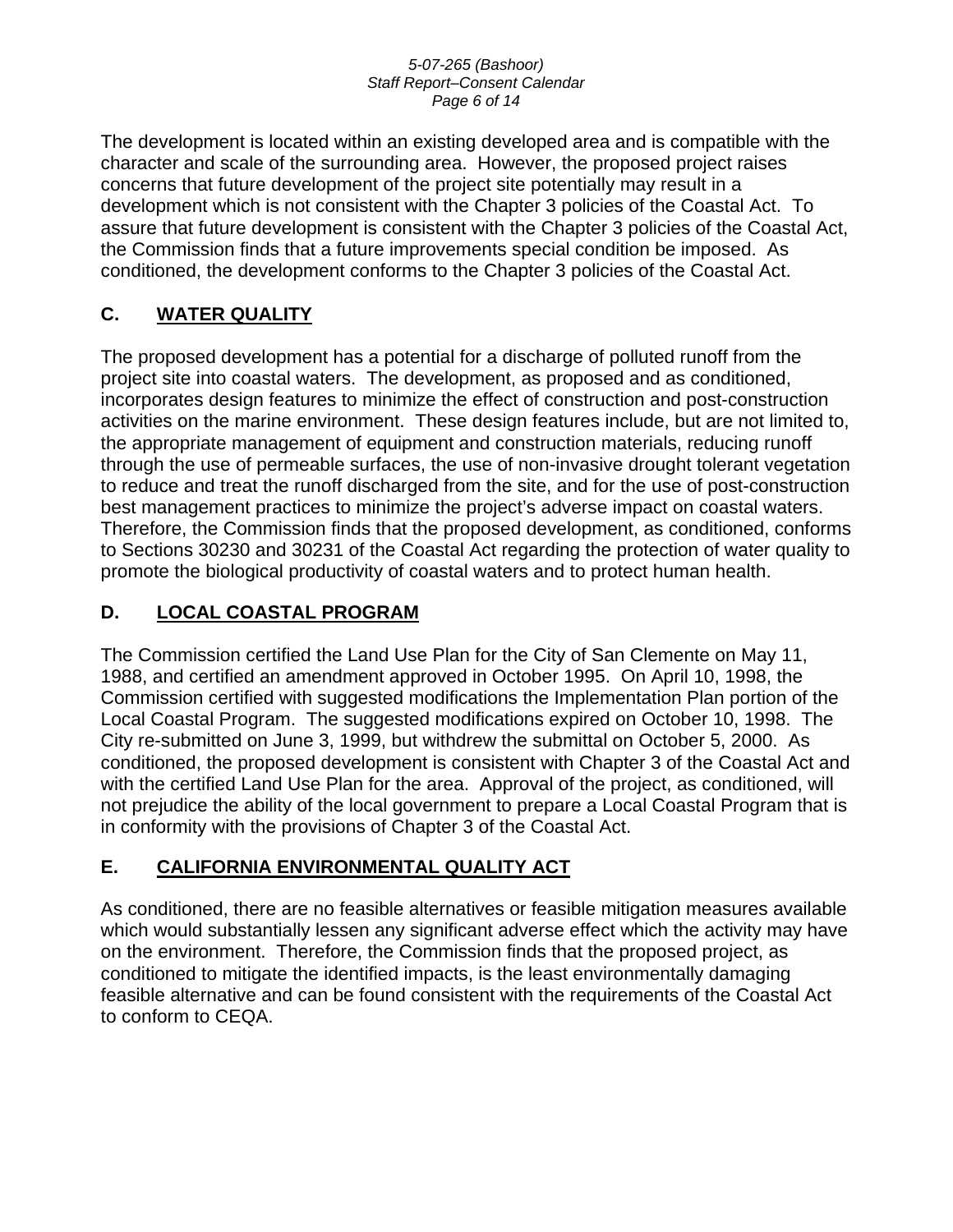*5-07-265 (Bashoor) Staff Report–Consent Calendar Page 7 of 14*

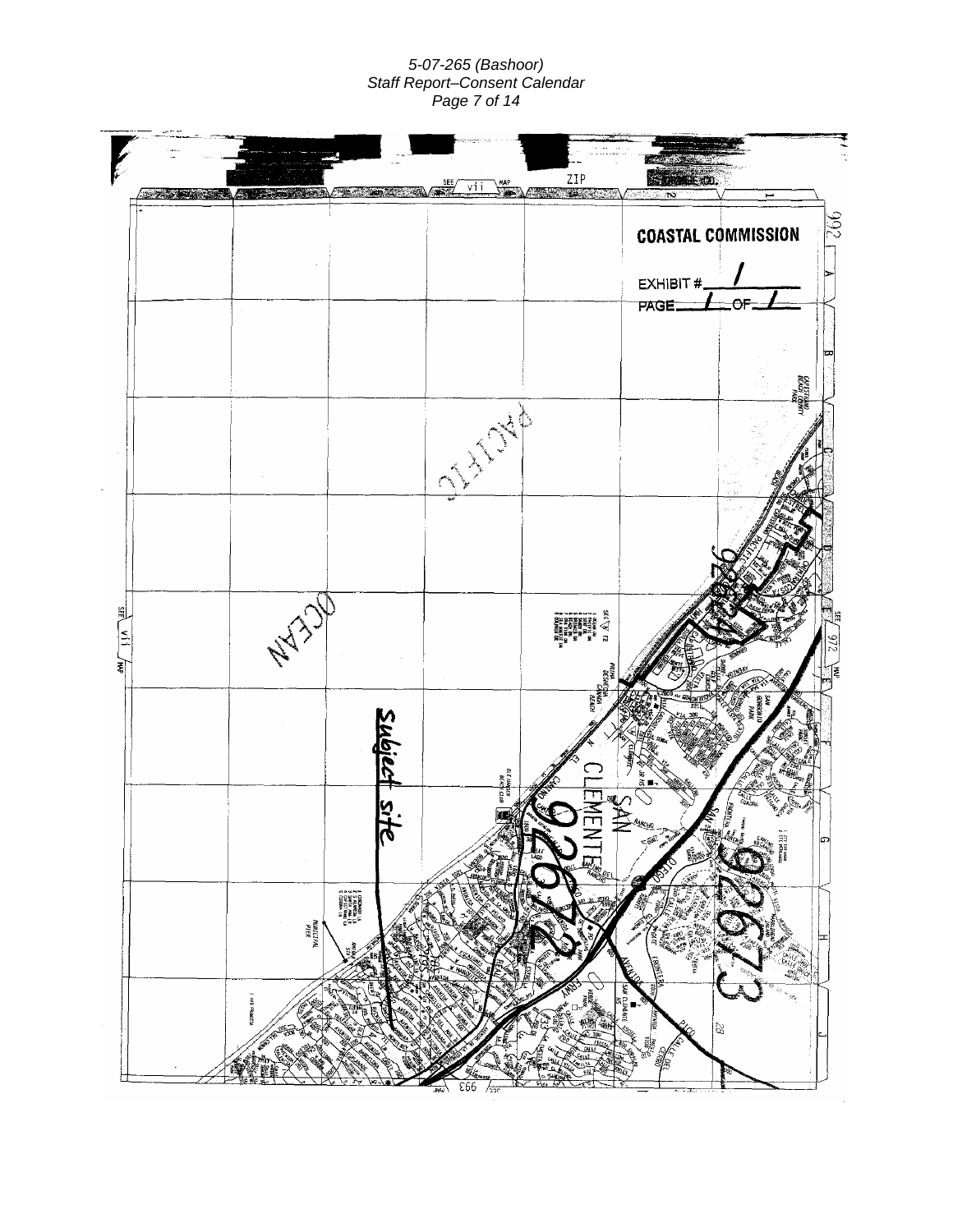### *5-07-265 (Bashoor) Staff Report–Consent Calendar Page 8 of 14*

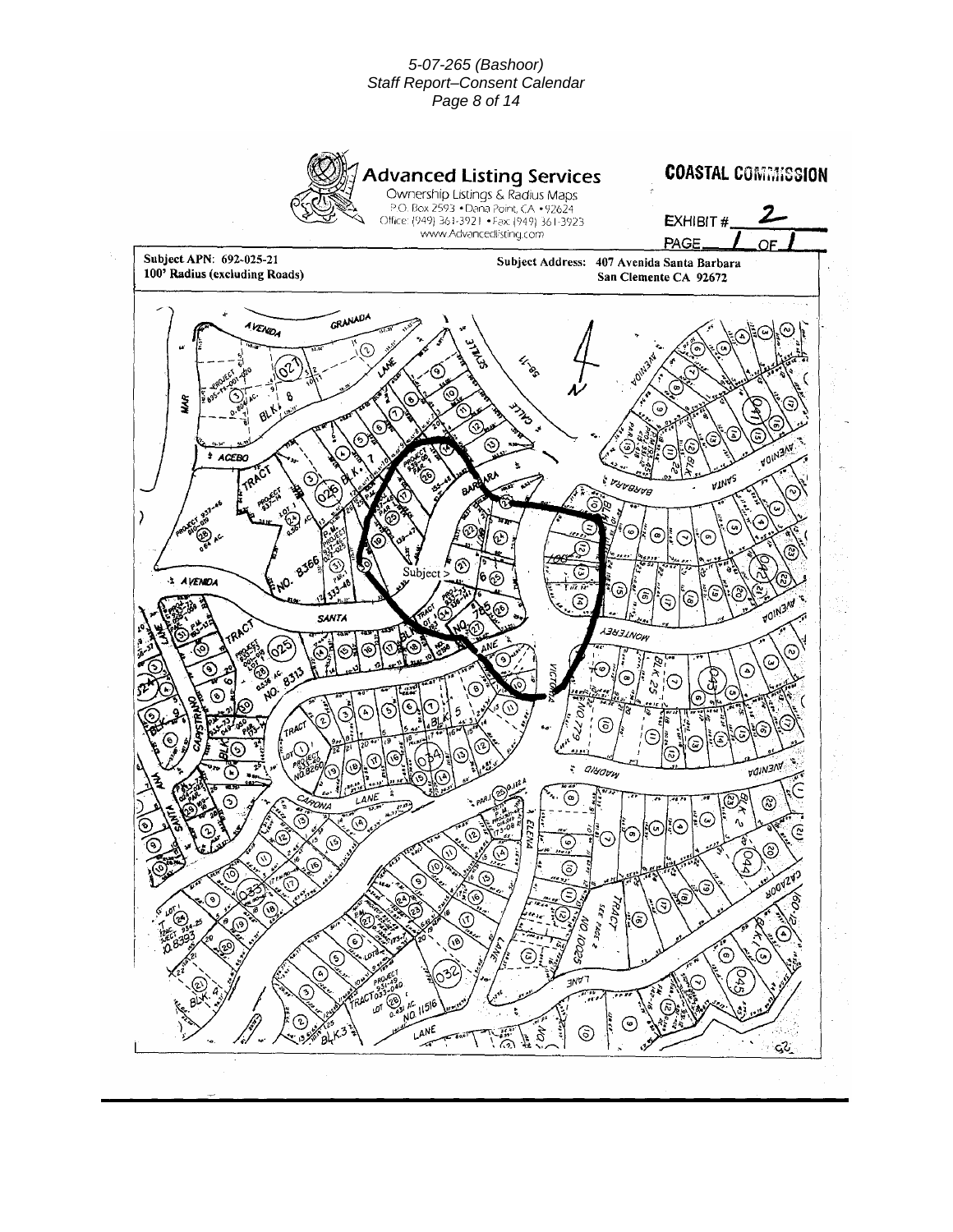### *5-07-265 (Bashoor) Staff Report–Consent Calendar Page 9 of 14*

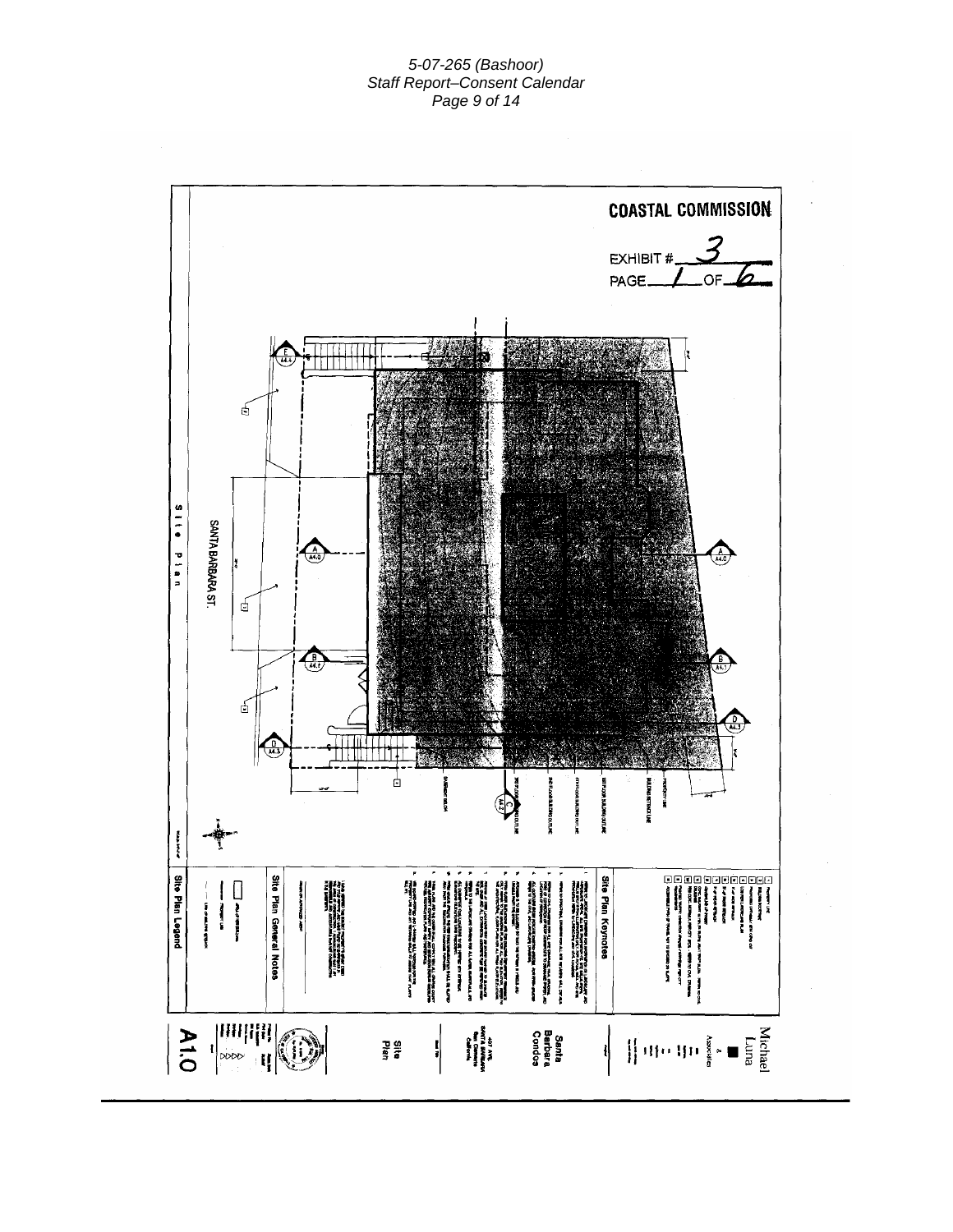### *5-07-265 (Bashoor) Staff Report–Consent Calendar Page 10 of 14*

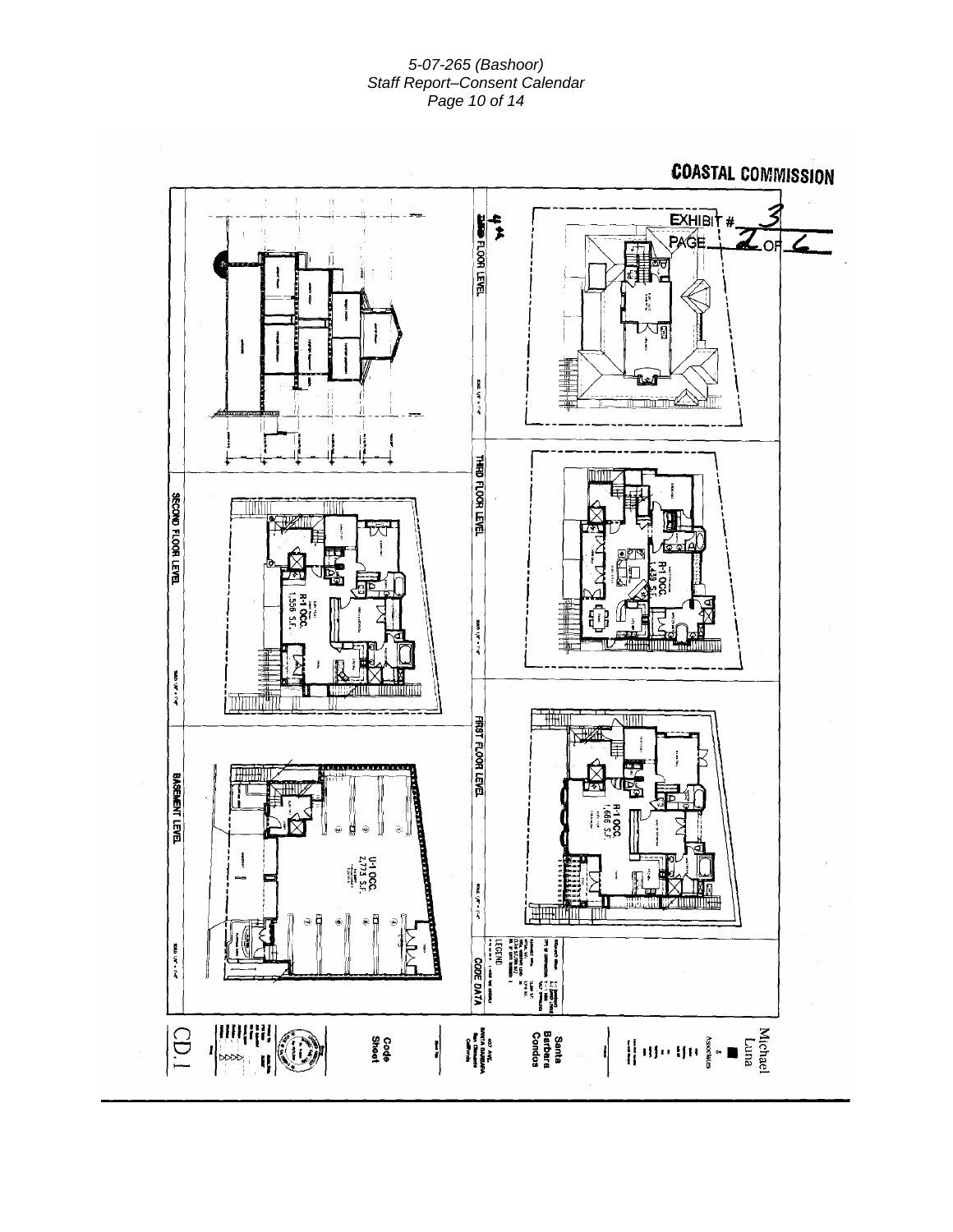### *5-07-265 (Bashoor) Staff Report–Consent Calendar Page 11 of 14*

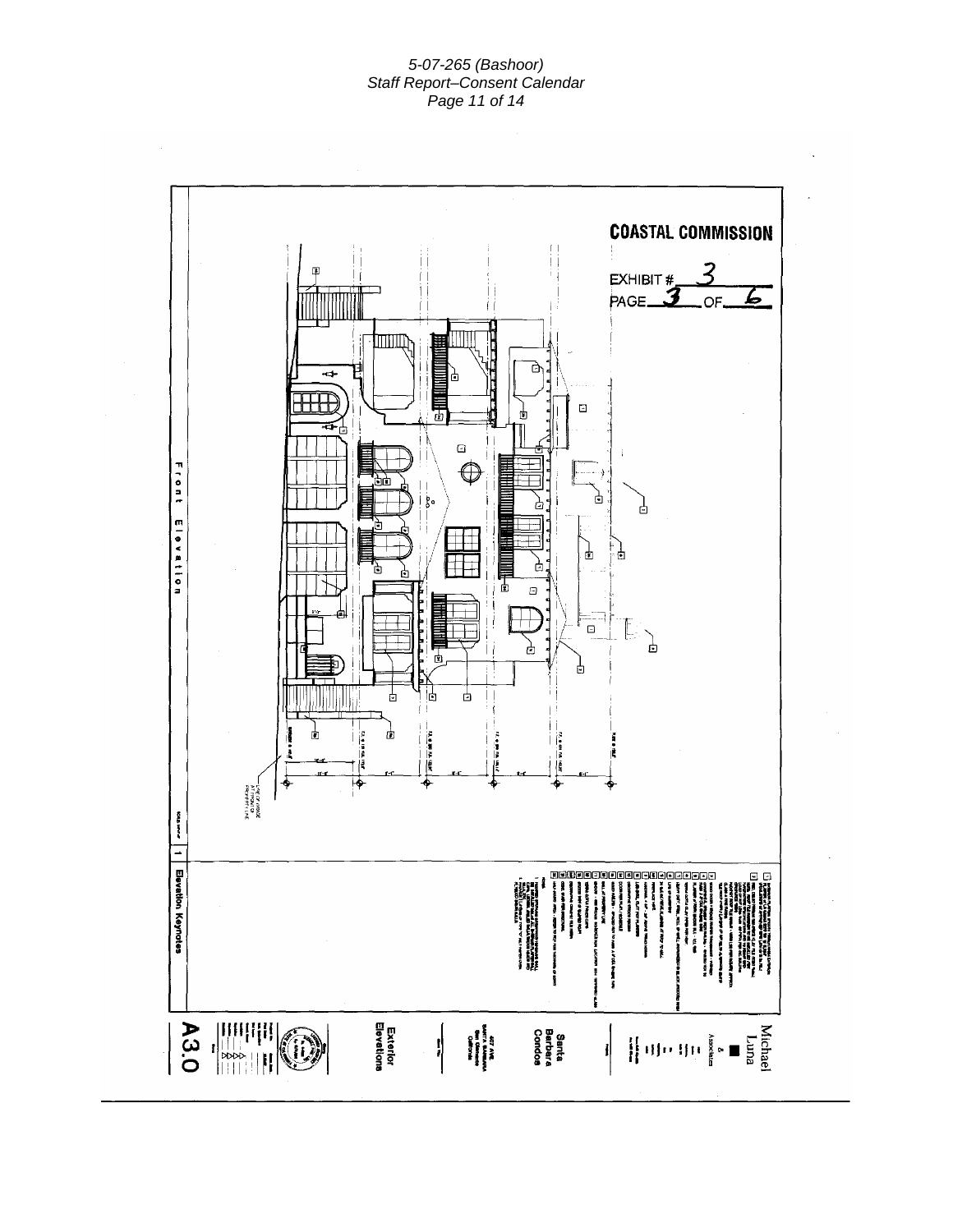### *5-07-265 (Bashoor) Staff Report–Consent Calendar Page 12 of 14*

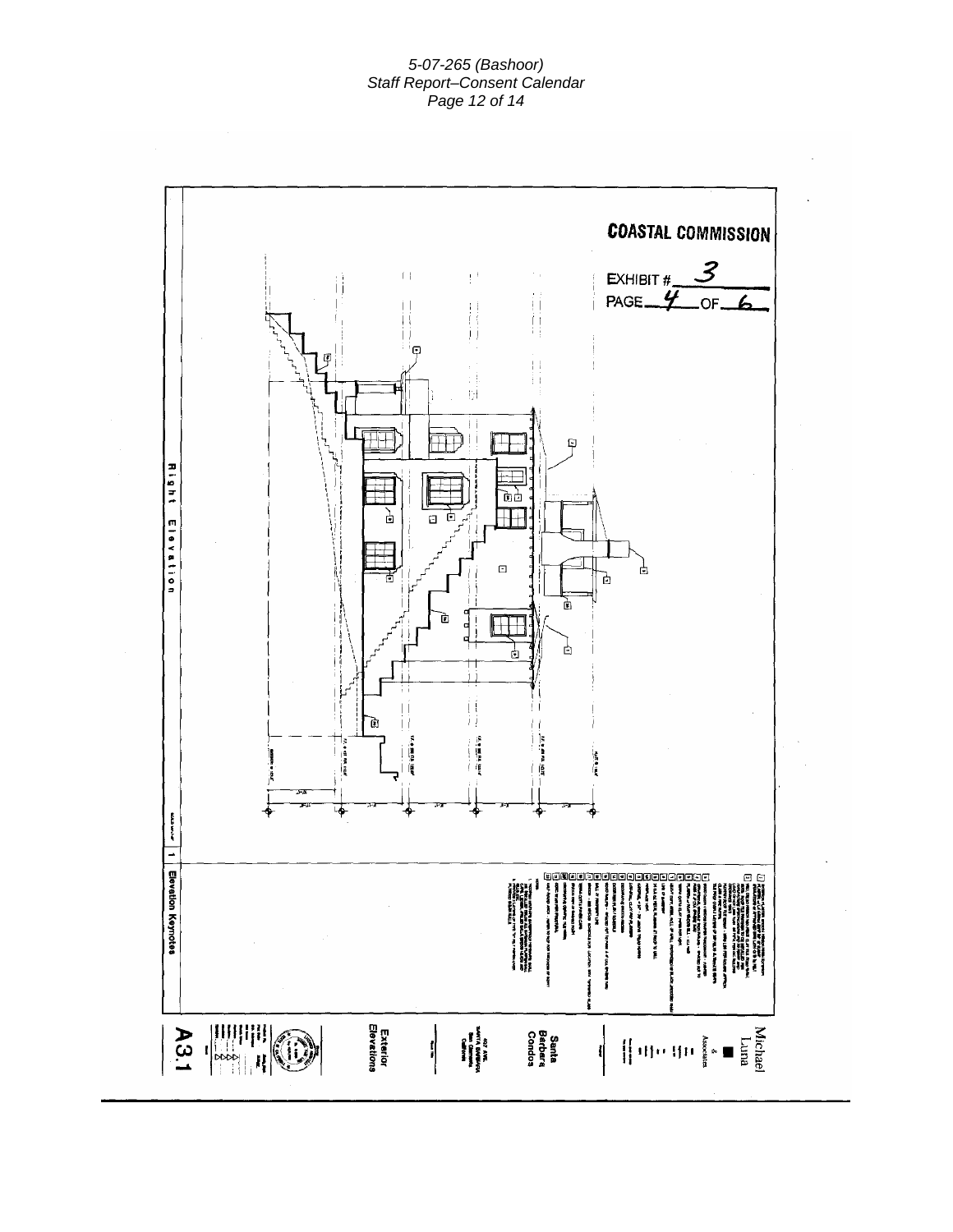### *5-07-265 (Bashoor) Staff Report–Consent Calendar Page 13 of 14*